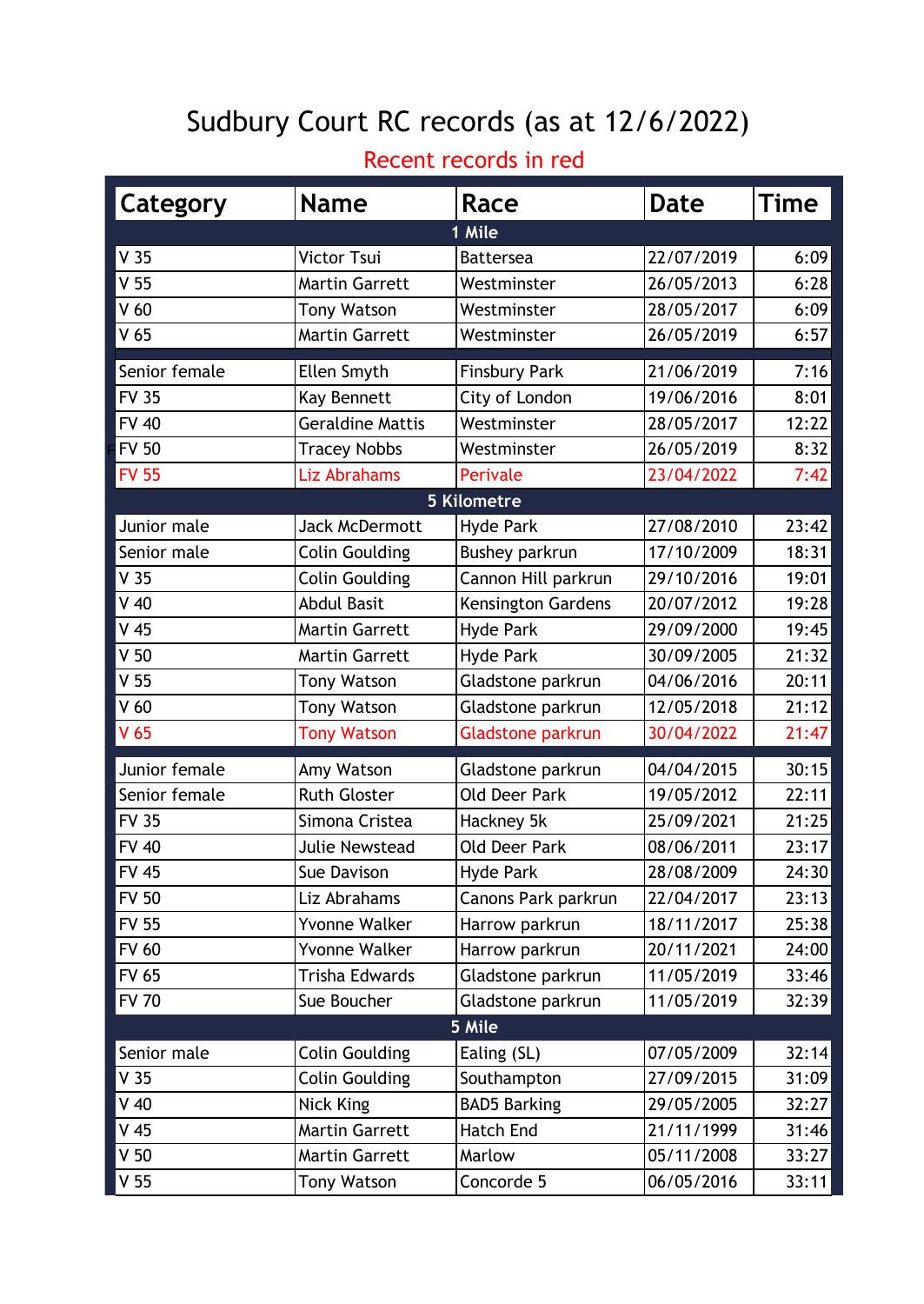| V <sub>60</sub> | <b>Tony Watson</b>    | Perivale 5             | 05/12/2021 | 35:12   |
|-----------------|-----------------------|------------------------|------------|---------|
| V <sub>65</sub> | <b>Tony Watson</b>    | Pednor 5               | 02/05/2022 | 37:03   |
| $V$ 70          | Brian Kaufman         | Battersea (SL)         | 07/10/2011 | 49:39   |
| V <sub>75</sub> | <b>Bob Davidson</b>   | Amersham               | 17/09/2006 | 48:32   |
| Junior female   | Amy Watson            | Ealing (SL)            | 07/06/2014 | 52:36   |
| Senior female   | Simona Cristea        | Harrow (SL)            | 17/06/2018 | 37:27   |
| <b>FV 35</b>    | Julie Newstead        | Marlow                 | 07/05/2006 | 38:56   |
| <b>FV 40</b>    | Julie Newstead        | Battersea (SL)         | 17/08/2008 | 36:38   |
| <b>FV 45</b>    | Sue Davison           | Ealing (SL)            | 07/01/2007 | 40:46   |
| <b>FV 50</b>    | Liz Abrahams          | Dulwich (SL)           | 02/07/2017 | 39:54   |
| <b>FV 55</b>    | Yvonne Walker         | Harrow (SL)            | 17/06/2018 | 41:45   |
| <b>FV 60</b>    | Yvonne Walker         | Dulwich (SL)           | 15/08/2021 | 41:58   |
|                 |                       | 10 Kilometre           |            |         |
| Senior male     | <b>Dan Smith</b>      | <b>Vitality London</b> | 02/05/2022 | 39:47   |
| V <sub>35</sub> | <b>Colin Goulding</b> | <b>Kew Gardens</b>     | 09/06/2015 | 38:37   |
| $V$ 40          | Nick King             | Dorney Dash            | 07/02/2005 | 42:14   |
| V <sub>45</sub> | Malcolm French        | Harrow                 | 15/04/2000 | 41:22   |
| V <sub>50</sub> | <b>Martin Garrett</b> | <b>Hyde Park</b>       | 01/01/2008 | 41:55   |
| V <sub>55</sub> | <b>Tony Watson</b>    | Battersea (SL)         | 18/08/2013 | 41:53   |
| V <sub>60</sub> | <b>Tony Watson</b>    | Battersea (SL)         | 20/08/2017 | 43:16   |
| V <sub>65</sub> | <b>Tony Watson</b>    | <b>Vitality London</b> | 02/05/2022 | 44:08   |
| $V$ 70          | Brian Kaufman         | Regent's Park (SL)     | 24/07/2011 | 1:01:58 |
| Junior female   | Amy Watson            | Regent's Park (SL)     | 20/07/2014 | 1:10:00 |
| Senior female   | Simona Cristea        | Spitfire 10K           | 31/08/2019 | 46:42   |
| <b>FV 35</b>    | Sue Davison           | Harrow                 | 15/04/2000 | 43:58   |
| <b>FV 40</b>    | Julie Newstead        | Bearbrook 10k          | 08/10/2008 | 45:55   |
| <b>FV 45</b>    | Sue Davison           | Harrow (SL)            | 21/06/2009 | 50:36   |
| <b>FV 50</b>    | Liz Abrahams          | Gunnersbury (SL)       | 04/06/2017 | 49:04   |
| <b>FV 55</b>    | Yvonne Walker         | Battersea (SL)         | 20/08/2017 | 53:03   |
| <b>FV 60</b>    | Yvonne Walker         | Regent's Park (SL)     | 25/07/2021 | 52:43   |
| <b>FV 65</b>    | Tricia Edwards        | Vitality London        | 27/05/2019 | 1:15:59 |
| <b>FV 70</b>    | Sue Boucher           | <b>Vitality London</b> | 27/05/2019 | 1:09:36 |
|                 |                       | 10 Mile                |            |         |
| Senior male     | <b>Colin Goulding</b> | Tiptree 10             | 10/11/2009 | 1:04:56 |
| $V$ 40          | Nick King             | Fred Hughes 10         | 30/01/2005 | 1:10:27 |
| $V$ 45          | <b>Martin Garrett</b> | Cabbage Patch 10       | 23/09/2001 | 1:12:40 |
| V <sub>50</sub> | Dan Dillon            | Cabbage Patch 10       | 20/10/2002 | 1:05:30 |
| V <sub>55</sub> | <b>Tony Watson</b>    | Fred Hughes 10         | 24/01/2016 | 1:11:54 |
| V <sub>60</sub> | Tony Watson           | Thames Towpath 10      | 09/04/2017 | 1:15:00 |
| V <sub>65</sub> |                       |                        |            |         |
|                 | <b>Martin Garrett</b> | Pednor 10              | 30/12/2018 | 1:25:12 |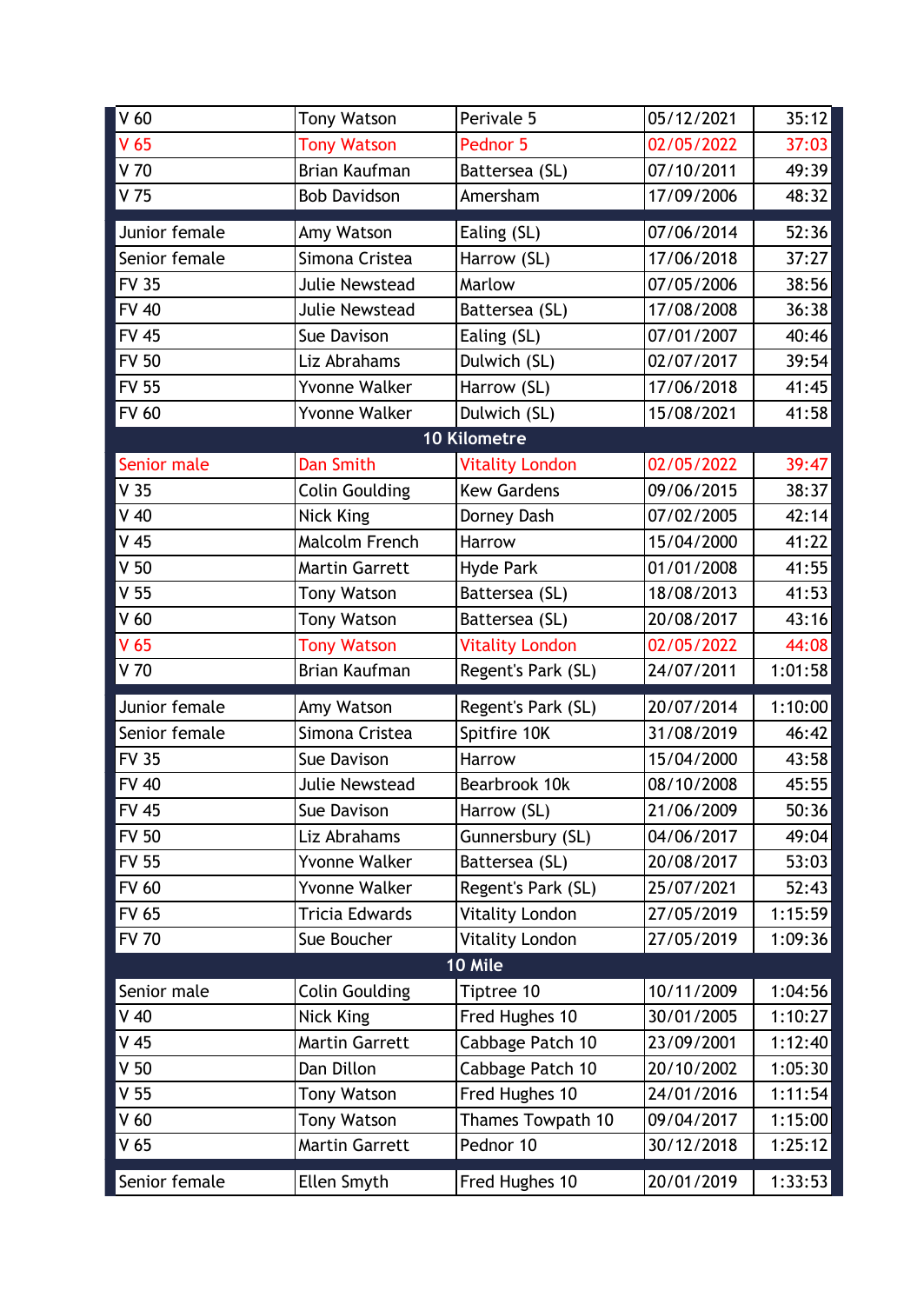| <b>FV 35</b>           | Julie Newstead        | Cabbage Patch 10       | 14/10/2007 | 1:16:48 |  |
|------------------------|-----------------------|------------------------|------------|---------|--|
| <b>FV 40</b>           | Julie Newstead        | Cabbage Patch 10       | 18/10/2009 | 1:18:14 |  |
| <b>FV 45</b>           | Sue Davison           | Cabbage Patch 10       | 19/10/2008 | 1:20:59 |  |
| <b>FV 50</b>           | Liz Abrahams          | Fred Hughes 10         | 20/01/2019 | 1:25:57 |  |
| <b>FV 55</b>           | Yvonne Walker         | <b>Great South Run</b> | 22/10/2017 | 1:27:49 |  |
| <b>FV 60</b>           | <b>Yvonne Walker</b>  | Fred Hughes 10         | 23/01/2022 | 1:32:29 |  |
|                        |                       | <b>Half Marathon</b>   |            |         |  |
| Senior male            | <b>Colin Goulding</b> | Gosport                | 15/11/2009 | 1:24:46 |  |
| V <sub>35</sub>        | <b>Colin Goulding</b> | Putney & Fulham        | 04/10/2016 | 1:33:44 |  |
| $V$ 40                 | Nick King             | Wokingham              | 13/02/2005 | 1:33:30 |  |
| $V$ 45                 | <b>Martin Garrett</b> | Harrow                 | 11/05/2000 | 1:30:33 |  |
| V <sub>50</sub>        | Dan Dillon            | Watford                | 04/04/2001 | 1:26:51 |  |
| V <sub>55</sub>        | <b>Tony Watson</b>    | Hillingdon             | 23/04/2014 | 1:37:34 |  |
| V <sub>60</sub>        | <b>Tony Watson</b>    | Ealing                 | 26/09/2021 | 1:40:32 |  |
| V <sub>65</sub>        | <b>Tony Watson</b>    | <b>Richmond Park</b>   | 27/02/2022 | 1:41:42 |  |
| Senior female          | Molly Smyth           | <b>Crystal Palace</b>  | 12/12/2021 | 1:44:06 |  |
| <b>FV 35</b>           | Simona Cristea        | St. Neots              | 21/11/2021 | 1:38:37 |  |
| <b>FV 40</b>           | Julie Newstead        | Reading                | 03/02/2008 | 1:42:57 |  |
| <b>FV 45</b>           | Sue Davison           | Reading                | 25/03/2007 | 1:49:34 |  |
| <b>FV 50</b>           | Liz Abrahams          | Milton Keynes          | 01/05/2017 | 1:55:48 |  |
| <b>FV 55</b>           | Yvonne Walker         | Edinburgh              | 26/05/2019 | 1:55:06 |  |
| <b>FV 60</b>           | Yvonne Walker         | <b>Big Half</b>        | 22/08/2021 | 1:49:52 |  |
| 20 Mile                |                       |                        |            |         |  |
|                        |                       |                        |            |         |  |
| Senior male            | Gavin Imrie           | Finchley               | 03/09/2008 | 2:39:38 |  |
| V <sub>35</sub>        | Victor Tsui           | Thames Riverside       | 05/03/2017 | 2:53:30 |  |
| $V$ 40                 | Nick King             | Worthing               | 20/03/2005 | 2:27:46 |  |
| $V$ 45                 | Mark Mulvenna         | Finchley               | 15/03/2009 | 2:58:15 |  |
| V <sub>50</sub>        | <b>Martin Garrett</b> | Finchley               | 03/09/2008 | 2:32:31 |  |
| V <sub>55</sub>        | <b>Tony Watson</b>    | Kingston               | 04/03/2016 | 2:46:16 |  |
| V <sub>60</sub>        | <b>Martin Garrett</b> | Finchley               | 12/03/2017 | 2:58:47 |  |
| UZ.00.<br><b>FV 35</b> | Marina Visal          | Finchley               | 13/03/2005 | 2:55:40 |  |
| <b>FV 40</b>           | Ruth Jackson          | Finchley               | 03/09/2008 | 3:00:45 |  |
| <b>FV 45</b>           | Sue Davison           | Finchley               | 15/03/2009 | 2:58:15 |  |
|                        |                       | Marathon               |            |         |  |
| Senior male            | Dan Smith             | Paris                  | 03/04/2022 | 3:21:54 |  |
| V <sub>35</sub>        | Victor Tsui           | Berlin                 | 24/09/2017 | 3:28:48 |  |
| $V$ 40                 | Nick King             | Zurich                 | 04/03/2005 | 3:26:09 |  |
| $V$ 45                 | Yogi Patel            | Dorney Lake            | 04/04/2021 | 3:24:27 |  |
| V <sub>50</sub>        | <b>Martin Garrett</b> | London                 | 13/04/2008 | 3:52:01 |  |
| V <sub>55</sub>        | <b>Tony Watson</b>    | Kingston               | 10/11/2015 | 3:48:05 |  |